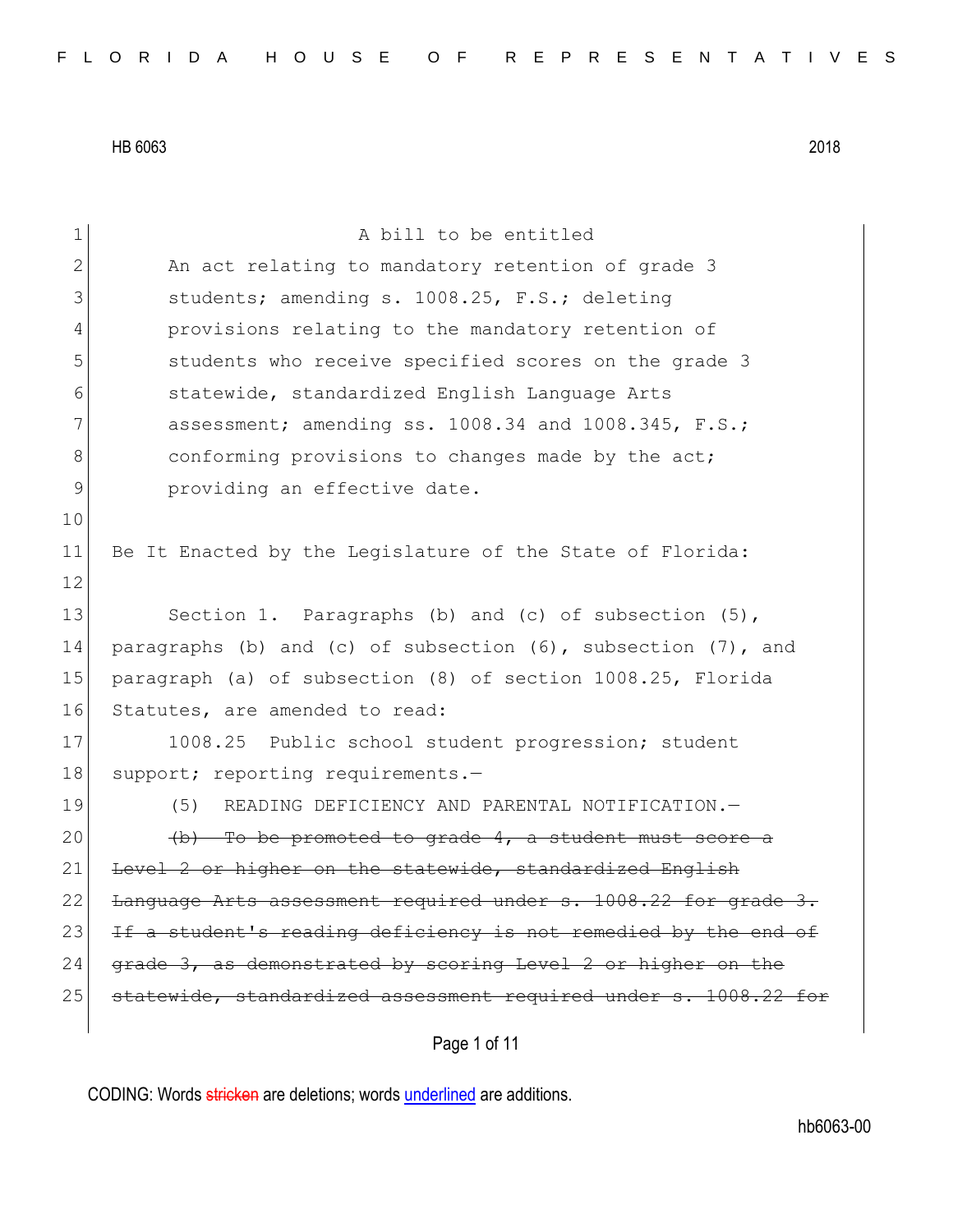Page 2 of 11 26 grade 3, the student must be retained. 27 (b) $\leftarrow$  The parent of any student who exhibits a 28 substantial deficiency in reading, as described in paragraph 29 (a), must be notified in writing of the following: 30 1. That his or her child has been identified as having a 31 substantial deficiency in reading, including a description and 32 explanation, in terms understandable to the parent, of the exact 33 nature of the student's difficulty in learning and lack of 34 achievement in reading. 35 2. A description of the current services that are provided 36 to the child. 37 3. A description of the proposed intensive interventions 38 and supports that will be provided to the child that are 39 designed to remediate the identified area of reading deficiency. 40 4. That if the child's reading deficiency is not 41 **F**emediated by the end of grade 3, the child must be retained 42 unless he or she is exempt from mandatory retention for good 43 eause. 44 4.5. Strategies, including multisensory strategies, 45 through a read-at-home plan the parent can use in helping his or 46 her child succeed in reading. 47 5.6. That the statewide, standardized English Language 48 Arts assessment is not the sole determiner of promotion and that 49 additional evaluations, portfolio reviews, and assessments are 50 available to the child to assist parents and the school district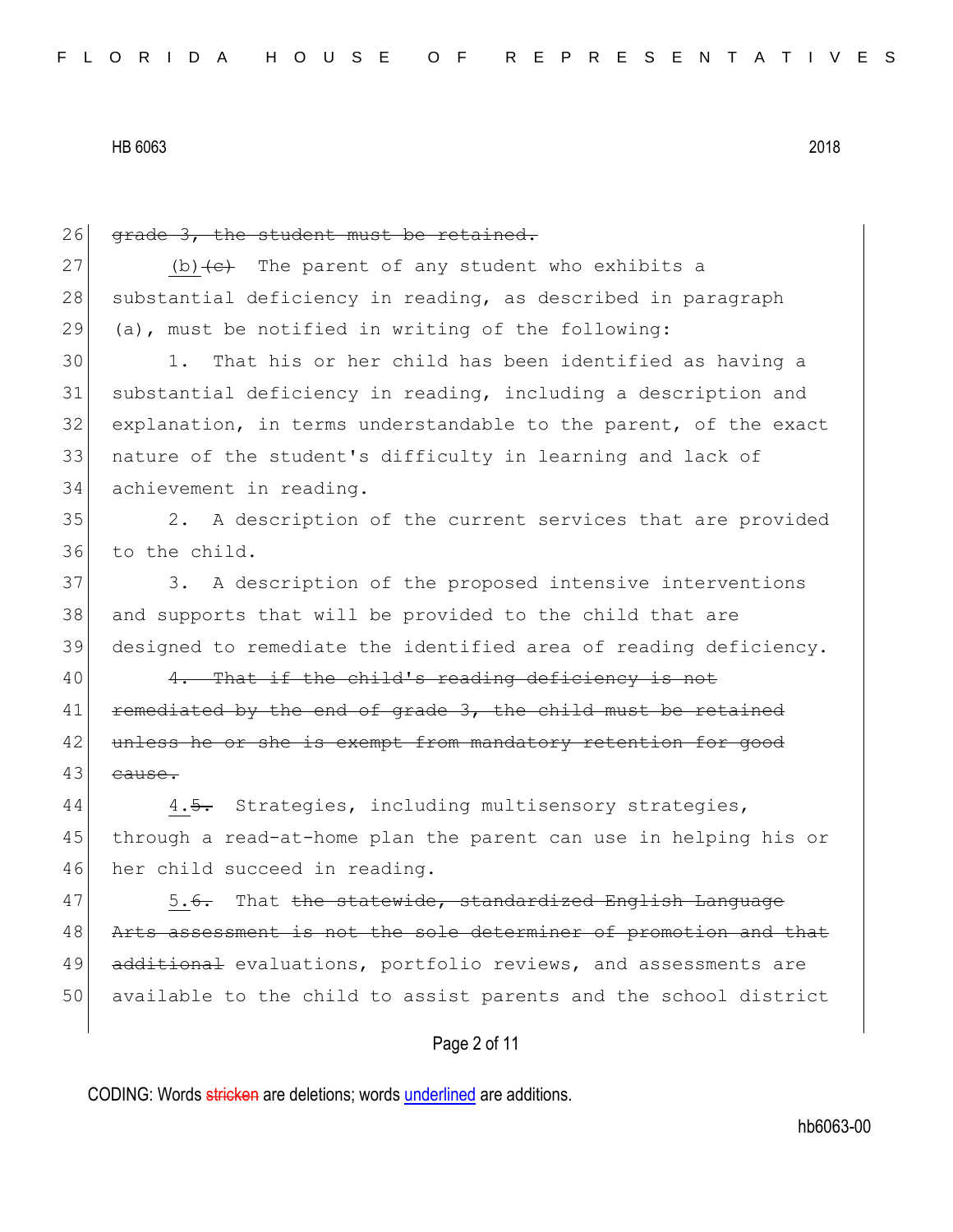51 in knowing when a child is reading at or above grade level and 52 ready for grade promotion.

53 6.7. The district's specific criteria and policies for a 54 portfolio as provided in subparagraph (6)(b)4. and the evidence 55 required for a student to demonstrate mastery of Florida's 56 academic standards for English Language Arts. A parent of a  $57$  student in grade 3 who is identified anytime during the year as 58 being at risk of retention may request that the school 59 immediately begin collecting evidence for a portfolio.

 $60$  7.8. The district's specific criteria and policies for 61 midyear promotion. Midyear promotion means promotion of a 62 retained student at any time during the year of retention once 63 the student has demonstrated ability to read at grade level.

64 (6) ELIMINATION OF SOCIAL PROMOTION.—

 (b) The district school board may only exempt students 66 from <del>mandatory</del> retention<del>, as provided in paragraph (5)(b),</del> for 67 good cause. A student who is promoted to grade 4 with a good cause exemption shall be provided intensive reading instruction and intervention that include specialized diagnostic information and specific reading strategies to meet the needs of each student so promoted. The school district shall assist schools 72 and teachers with the implementation of explicit, systematic, 73 and multisensory reading instruction and intervention strategies for students promoted with a good cause exemption which research has shown to be successful in improving reading among students

# Page 3 of 11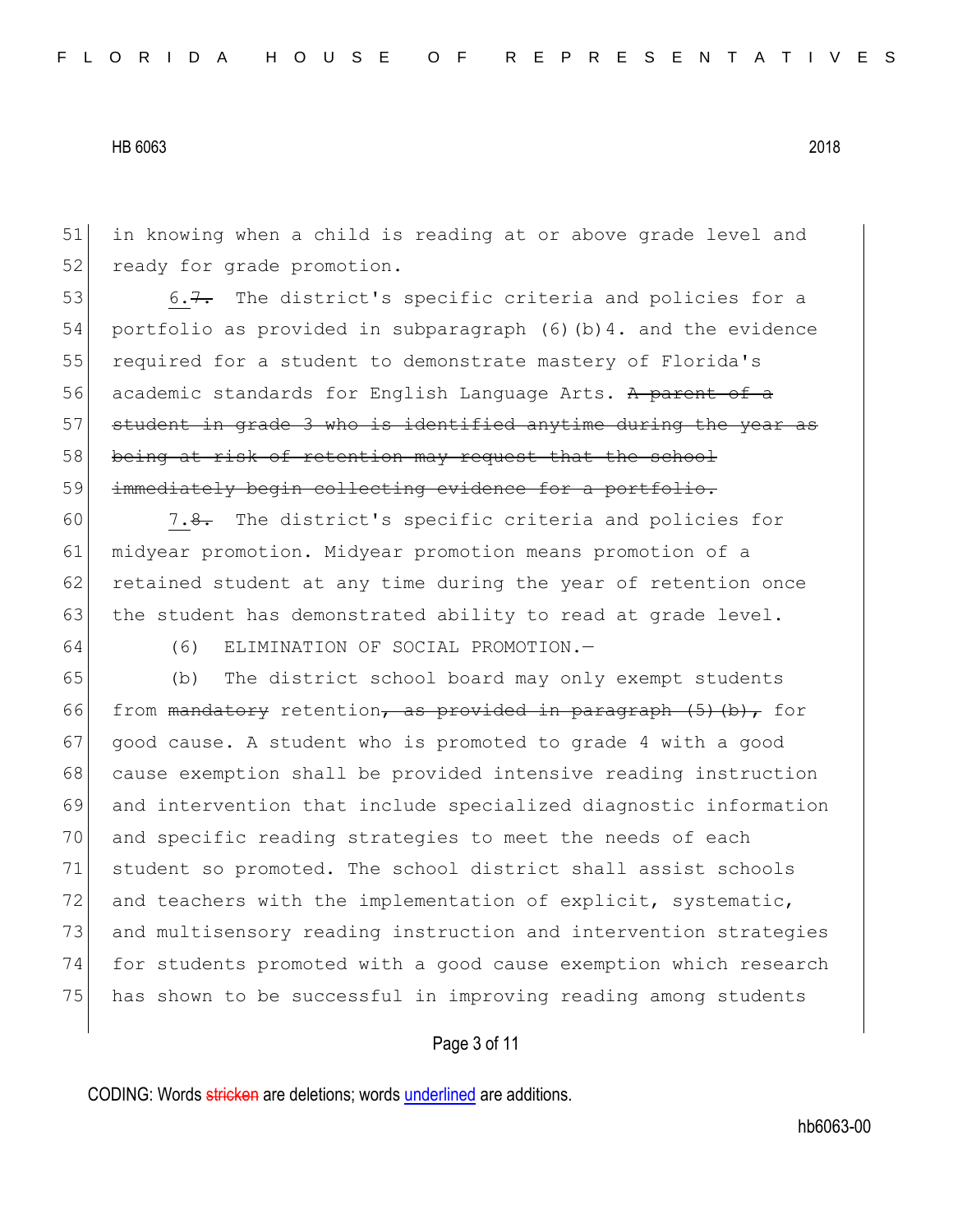76 who have reading difficulties. Good cause exemptions are limited 77 to the following:

78 1. Limited English proficient students who have had less 79 than 2 years of instruction in an English for Speakers of Other 80 Languages program based on the initial date of entry into a 81 school in the United States.

82 2. Students with disabilities whose individual education 83 plan indicates that participation in the statewide assessment 84 program is not appropriate, consistent with the requirements of 85 s. 1008.212.

86 3. Students who demonstrate an acceptable level of 87 performance on an alternative standardized reading or English 88 Language Arts assessment approved by the State Board of 89 Education.

90 4. A student who demonstrates through a student portfolio 91 that he or she is performing at least at Level 2 on the 92 statewide, standardized English Language Arts assessment.

93 5. Students with disabilities who take the statewide, 94 standardized English Language Arts assessment and who have an 95 individual education plan or a Section 504 plan that reflects 96 that the student has received intensive instruction in reading 97 or English Language Arts for more than 2 years but still 98 demonstrates a deficiency and was previously retained in 99 kindergarten, grade 1, grade 2, or grade 3.

100 6. Students who have received intensive reading

# Page 4 of 11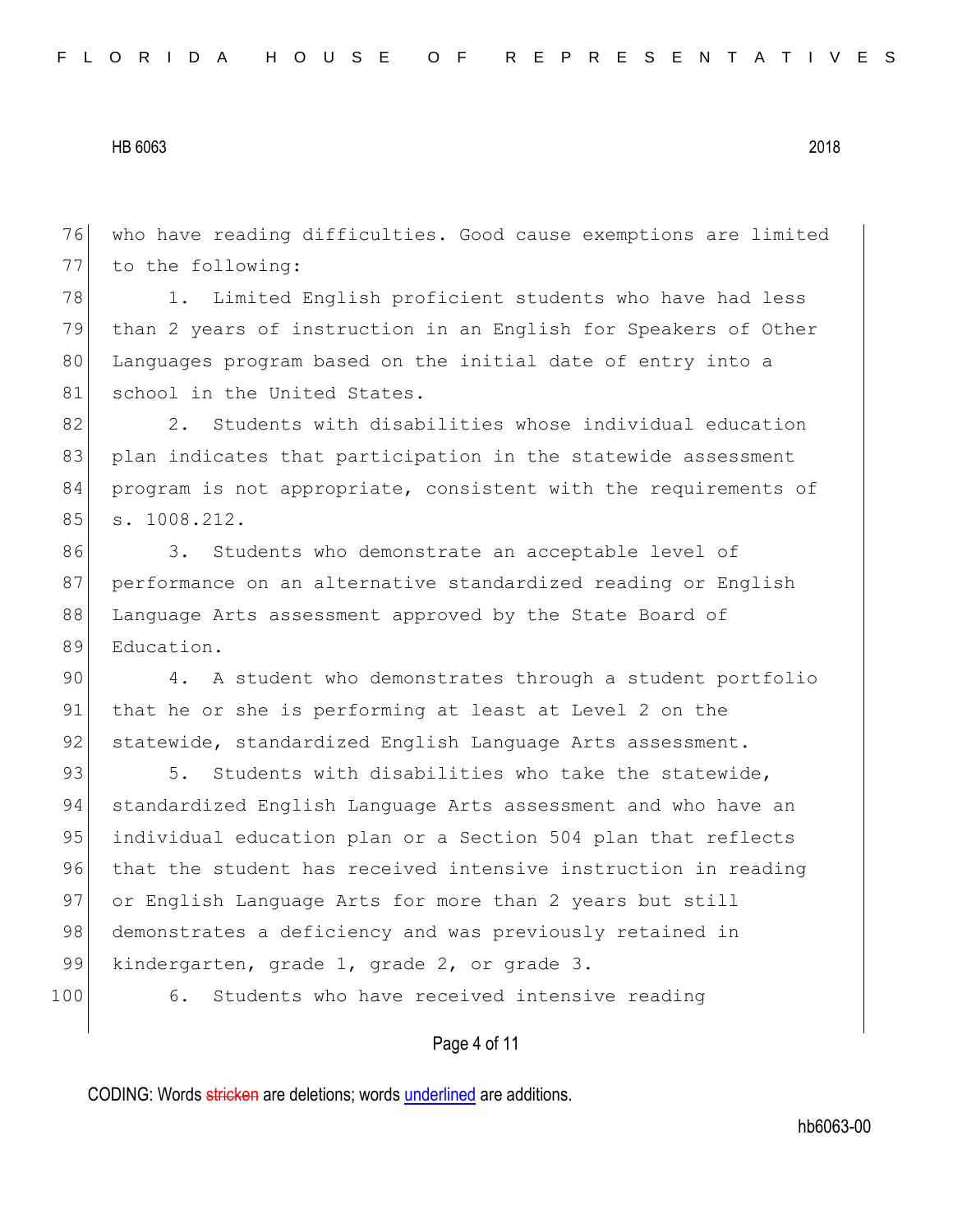101 intervention for 2 or more years but still demonstrate a 102 deficiency in reading and who were previously retained in 103 kindergarten, grade 1, grade 2, or grade 3 for a total of 2 104 years. A student may not be retained more than once in grade 3.

105 (c) Requests for good cause exemptions for students  $f_{\text{r}$ 106 the mandatory retention requirement as described in 107 subparagraphs (b)3. and 4. shall be made consistent with the 108 following:

109 1. Documentation shall be submitted from the student's 110 teacher to the school principal that indicates that the 111 promotion of the student is appropriate and is based upon the 112 student's academic record. In order to minimize paperwork 113 requirements, such documentation shall consist only of the 114 existing progress monitoring plan, individual educational plan, 115 if applicable, report card, or student portfolio.

116 2. The school principal shall review and discuss such 117 recommendation with the teacher and make the determination as to 118 whether the student should be promoted or retained. If the 119 school principal determines that the student should be promoted, 120 the school principal shall make such recommendation in writing 121 to the district school superintendent. The district school 122 superintendent shall accept or reject the school principal's 123 recommendation in writing.

124 (7) SUCCESSFUL PROGRESSION FOR RETAINED THIRD GRADE  $125$   $STUDENTS. -$ 

Page 5 of 11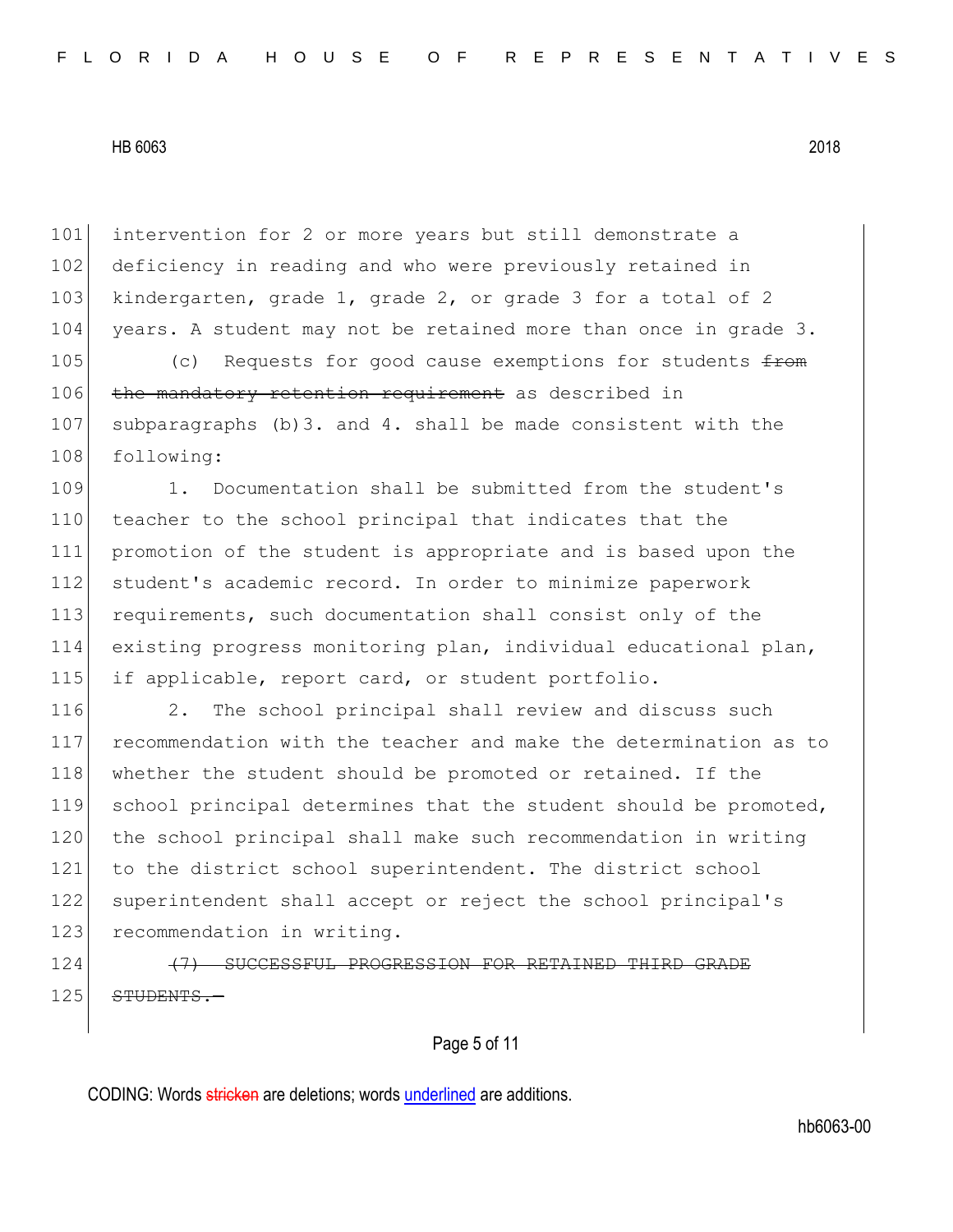| 126 | (a) Students retained under paragraph (5) (b) must be            |
|-----|------------------------------------------------------------------|
| 127 | provided intensive interventions in reading to ameliorate the    |
| 128 | student's specific reading deficiency and prepare the student    |
| 129 | for promotion to the next grade. These interventions must        |
| 130 | include:                                                         |
| 131 | 1. Evidence-based, explicit, systematic, and multisensory        |
| 132 | reading instruction in phonemic awareness, phonics, fluency,     |
| 133 | vocabulary, and comprehension and other strategies prescribed by |
| 134 | the school district.                                             |
| 135 | Participation in the school district's summer reading            |
| 136 | camp, which must incorporate the instructional and intervention  |
| 137 | strategies under subparagraph 1.                                 |
| 138 | 3. A minimum of 90 minutes of daily, uninterrupted reading       |
| 139 | instruction incorporating the instructional and intervention     |
| 140 | strategies under subparagraph 1. This instruction may include:   |
| 141 | a. Integration of content-rich texts in science and social       |
| 142 | studies within the 90-minute block.                              |
| 143 | b. Small group instruction.                                      |
| 144 | e. Reduced teacher-student ratios.                               |
| 145 | $d$ .<br>More frequent progress monitoring.                      |
| 146 | e. Tutoring or mentoring.                                        |
| 147 | f. Transition classes containing 3rd and 4th grade               |
| 148 | students.                                                        |
| 149 | g. Extended school day, week, or year.                           |
| 150 | Each school district shall:                                      |
|     | Page 6 of 11                                                     |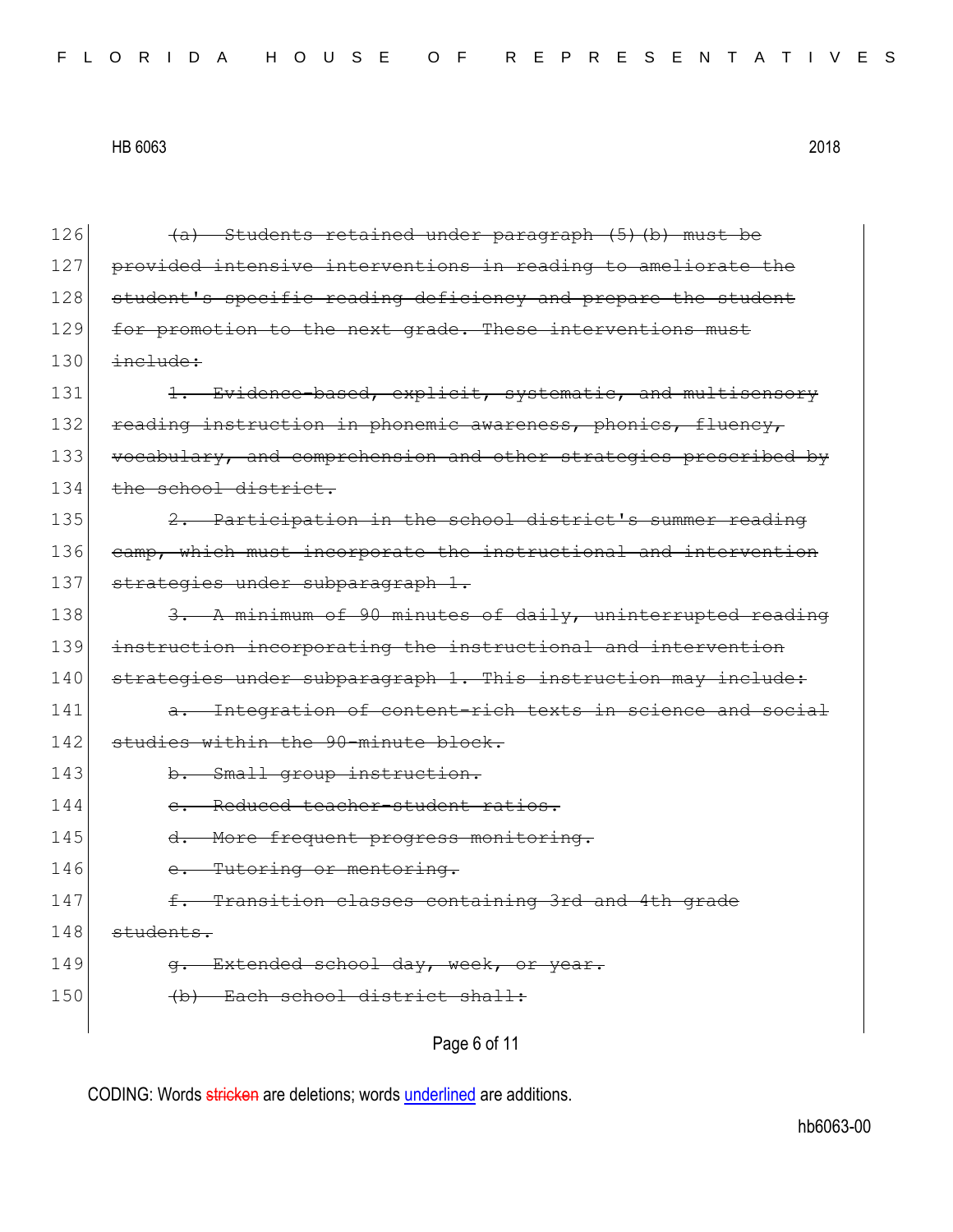151 1. Provide written notification to the parent of a student 152 who is retained under paragraph (5)(b) that his or her child has 153 not met the proficiency level required for promotion and the 154 reasons the child is not eligible for a good cause exemption as 155 provided in paragraph  $(6)$  (b). The notification must comply with 156 paragraph (5) (c) and must include a description of proposed 157 interventions and supports that will be provided to the child to 158 remediate the identified areas of reading deficiency. 159 2. Implement a policy for the midyear promotion of a 160 student retained under paragraph (5) (b) who can demonstrate that 161 he or she is a successful and independent reader and performing 162 at or above grade level in reading or, upon implementation of 163 English Language Arts assessments, performing at or above grade 164 level in English Language Arts. Tools that school districts may 165 use in reevaluating a student retained may include subsequent 166 assessments, alternative assessments, and portfolio reviews, in 167 accordance with rules of the State Board of Education. Students 168 promoted during the school year after November 1 must 169 demonstrate proficiency levels in reading equivalent to the 170 level necessary for the beginning of grade 4. The rules adopted 171 by the State Board of Education must include standards that 172 provide a reasonable expectation that the student's progress is 173 sufficient to master appropriate grade 4 level reading skills. 174 3. Provide students who are retained under paragraph  $175$  (5)(b), including students participating in the school

Page 7 of 11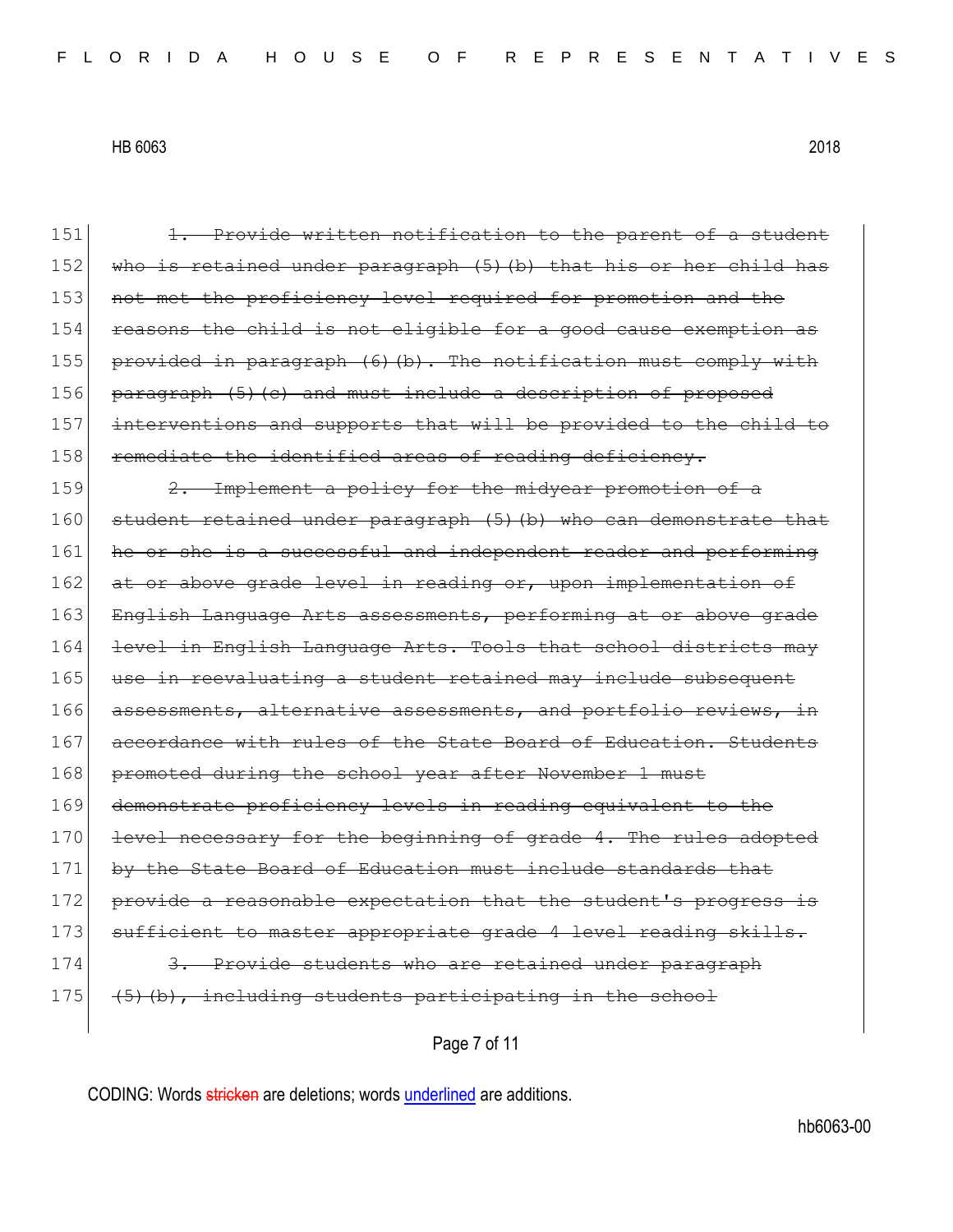| 176 | district's summer reading camp under subparagraph (a) 2., with a |
|-----|------------------------------------------------------------------|
| 177 | highly effective teacher as determined by the teacher's          |
| 178 | performance evaluation under s. 1012.34, and, beginning July 1,  |
| 179 | 2020, the teacher must also be certified or endorsed in reading. |
| 180 | Establish at each school, when applicable, an intensive<br>$4-$  |
| 181 | reading acceleration course for any student retained in grade 3  |
| 182 | who was previously retained in kindergarten, grade 1, or grade   |
| 183 | 2. The intensive reading acceleration course must provide the    |
| 184 | following:                                                       |
| 185 | a. Uninterrupted reading instruction for the majority of         |
| 186 | student contact time each day and opportunities to master the    |
| 187 | grade 4 Next Generation Sunshine State Standards in other core   |
| 188 | subject areas through content-rich texts.                        |
| 189 | b. Small group instruction.                                      |
| 190 | Reduced teacher-student ratios.<br>$e_{\cdot}$                   |
| 191 | d. The use of explicit, systematic, and multisensory             |
| 192 | reading interventions, including intensive language, phonics,    |
| 193 | and vocabulary instruction, and use of a speech-language         |
| 194 | therapist if necessary, that have proven results in accelerating |
| 195 | student reading achievement within the same school year.         |
| 196 | e. A read-at-home plan.                                          |
| 197 | $(7)$ $(8)$ ANNUAL REPORT. -                                     |
| 198 | In addition to the requirements in paragraph (5)(b),<br>(a)      |
| 199 | Each district school board must annually report to the parent of |
| 200 | each student the progress of the student toward achieving state  |
|     | Page 8 of 11                                                     |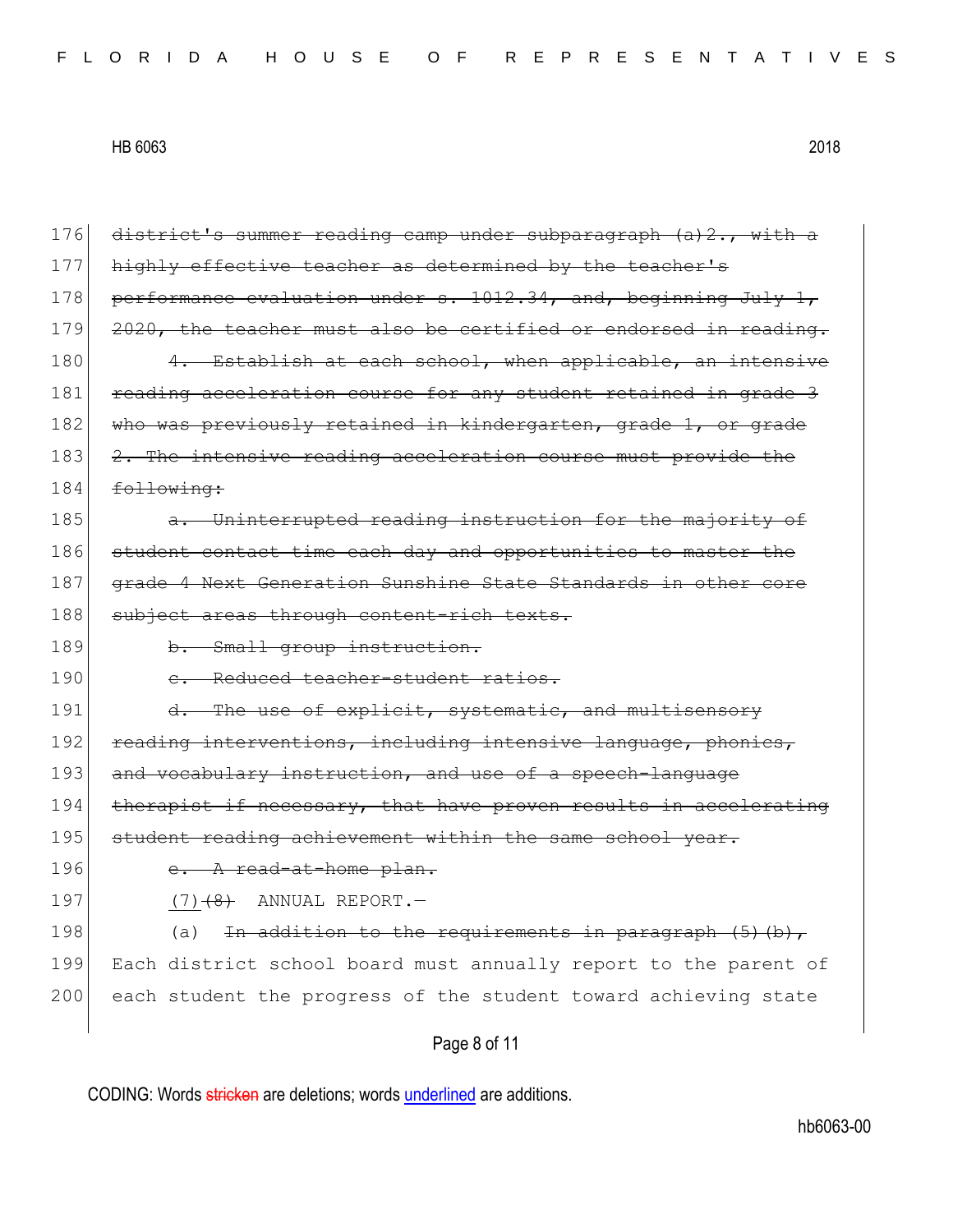201 and district expectations for proficiency in English Language 202 Arts, science, social studies, and mathematics. The district 203 school board must report to the parent the student's results on 204 each statewide, standardized assessment. The evaluation of each 205 student's progress must be based upon the student's classroom 206 work, observations, tests, district and state assessments, 207 response to intensive interventions provided under paragraph  $208$  (5)(a), and other relevant information. Progress reporting must 209 be provided to the parent in writing in a format adopted by the 210 district school board.

211 Section 2. Paragraph (c) of subsection (7) of section 212 1008.34, Florida Statutes, is amended to read:

213 1008.34 School grading system; school report cards; 214 district grade.—

 (7) TRANSITION.—School grades pursuant to this section and school improvement ratings pursuant to s. 1008.341 for the 2013- 2014 school year shall be calculated based on statutes and rules 218 in effect on June 30, 2014. To assist in the transition to 2014- 2015 school grades and school improvement ratings, calculated based on new statewide, standardized assessments administered pursuant to s. 1008.22, the 2014-2015 school grades and school improvement ratings shall serve as an informational baseline for 223 schools to work toward improved performance in future years. Accordingly, notwithstanding any other provision of law: (c) Until such time as an independent verification of the

# Page 9 of 11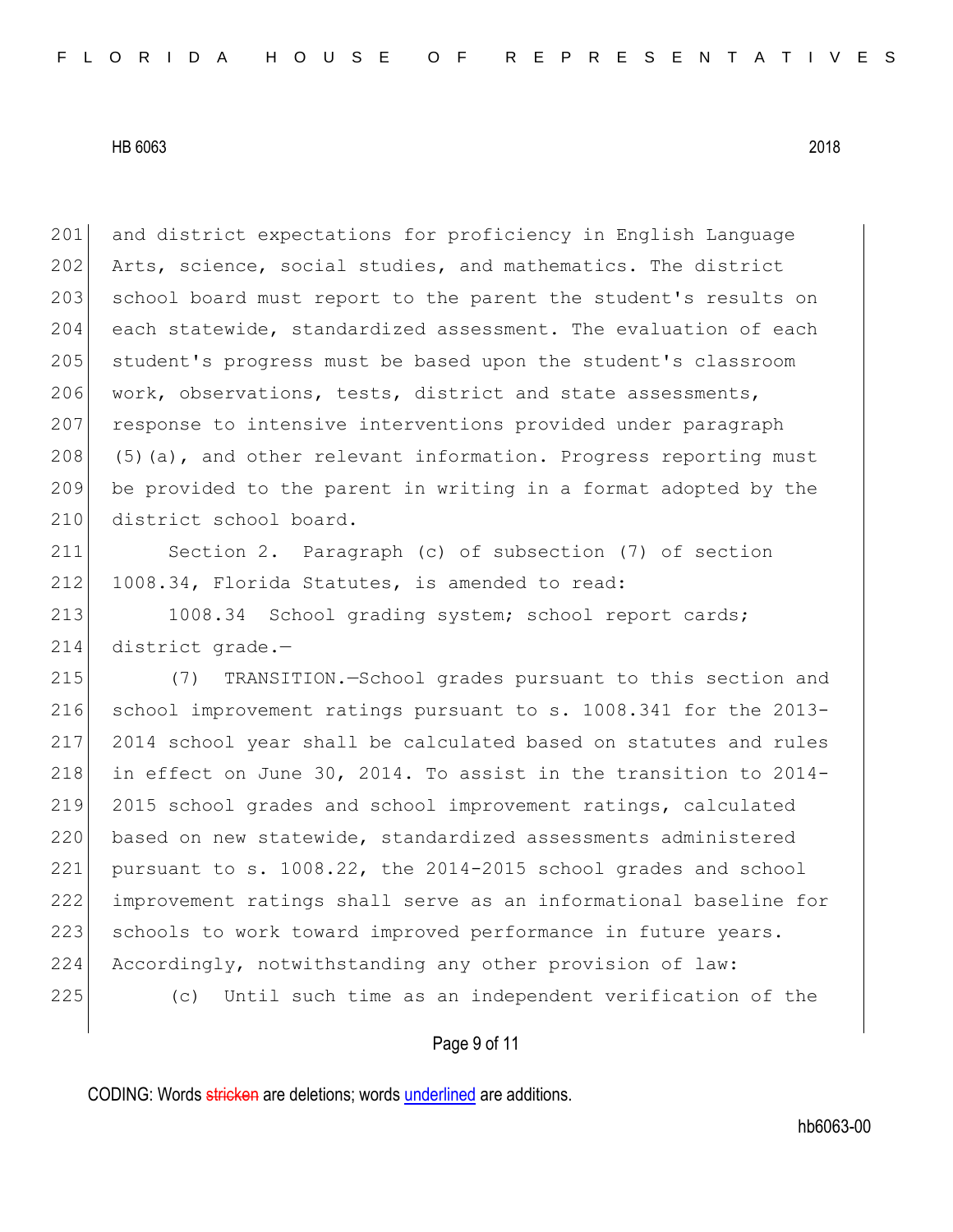| psychometric validity of the statewide, standardized assessments |
|------------------------------------------------------------------|
| first implemented in 2014-2015 is provided, for purposes of      |
| grade 3 English Language Arts student performance and high       |
| school graduation requirements pursuant to s. 1003.4282, student |
| performance on the 2014-2015 statewide, standardized assessments |
| shall be linked to 2013-2014 student performance expectations.   |
| Students who score in the bottom quintile on the 2014-2015 grade |
| 3 English Language Arts assessment shall be identified as        |
| students at risk of retention. School districts must notify      |
| parents of such students, provide evidence as outlined in s.     |
| $1008.25(6)$ (b), and provide the appropriate intervention and   |
| support services for student success in grade 4.                 |
|                                                                  |
| This subsection is repealed July 1, 2017.                        |
| Section 3. Paragraph (a) of subsection (5) of section            |
| 1008.345, Florida Statutes, is amended to read:                  |
| Implementation of state system of school<br>1008.345             |
| improvement and education accountability.-                       |
| The commissioner shall annually report to the State<br>(5)       |
| Board of Education and the Legislature and recommend changes in  |
| state policy necessary to foster school improvement and          |
| education accountability. The report shall include:              |
| For each school district:<br>(a)                                 |
| The percentage of students, by school and grade level,<br>1.     |
| demonstrating learning growth in English Language Arts and       |
|                                                                  |
|                                                                  |